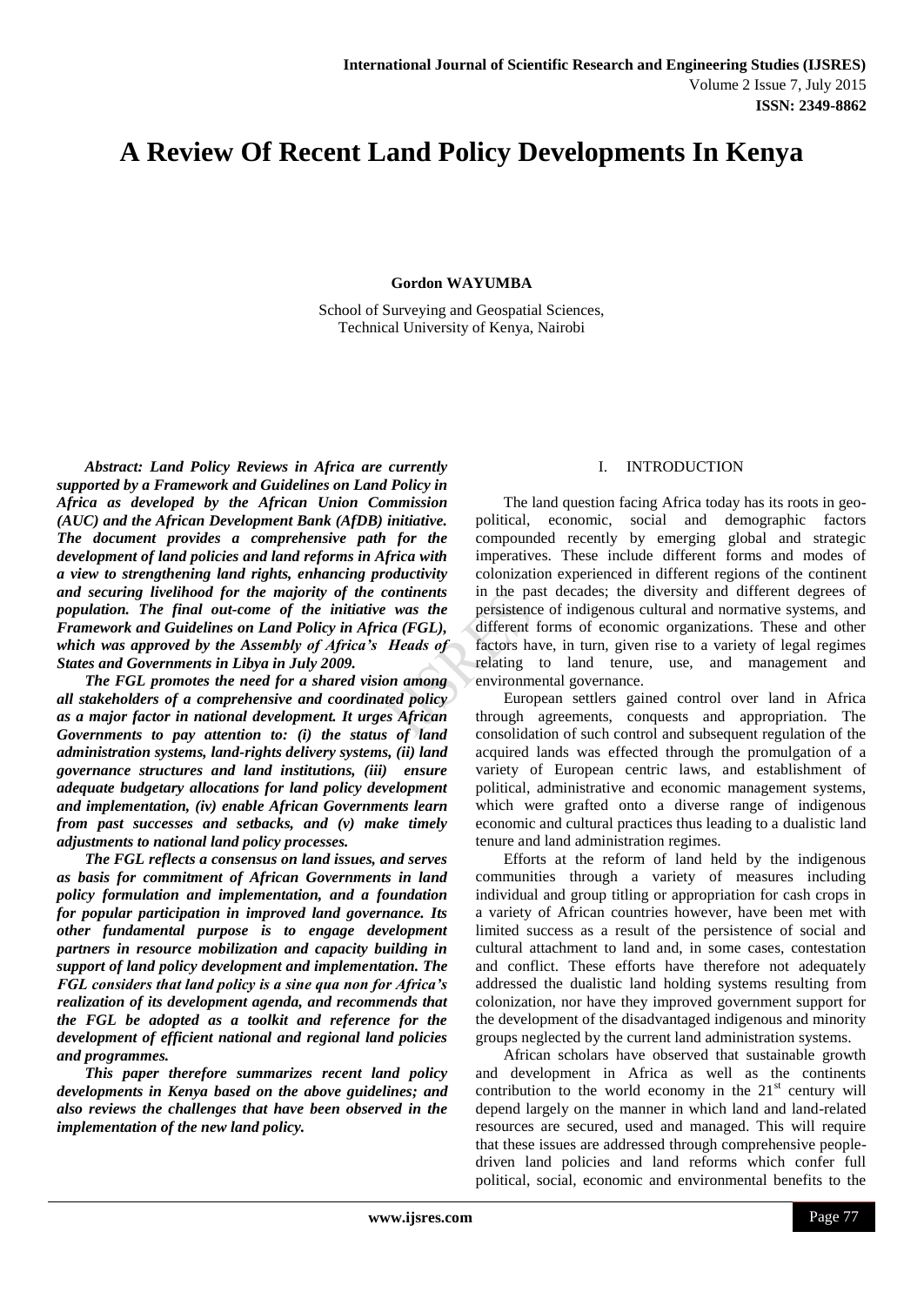majority of the African people [AUC-ECA-AfDB Consortium, 2010].

In order to strengthen these policy requirements, the Consortium initiated a joint process of development of a framework for land policy and land reforms in Africa with a view to strengthening land rights, enhancing productivity and securing livelihoods. Building upon and complementing national and regional processes for land policy development and implementation, the process was conducted in close collaboration with Regional Economic Communities (RECs). In Kenya, the government took up the challenge and embarked on the process of developing a new land policy which would guide the country towards an efficient, sustainable and equitable use of land for prosperity and posterity

# II. THE NEED FOR A NEW LAND POLICY IN KENYA

At independence, Kenya had three substantive regimes in property law governing land of various tenures, five registration systems and an elaborate infrastructure of administrative agencies dealing with land and related issues [GoK, 2002]. The purpose of the infrastructure was to perpetuate a dual system of economic relationships consisting of an export enclave controlled by a small number of European settlers and a subsistence periphery operated by a large number of African peasantry.

After the attainment of political independence in 1963, it was expected that the transfer of power from the colonial authorities to the indigenous Kenyans would lead to fundamental restructuring of the dual land policy. This did not materialize and instead, there was a general re-entrenchment of the African ruling elites into the European economy, hence continuation of colonial land policies, laws and administrative structure. Infact, this scheme had been the main reason for the Swynnerton plan in 1954, where the colonial authorities realized that the most effective protection of the white settlers was the incorporation of the emerging African political elites into the principles of colonial agriculture. The colonial authorities were convinced that once firmly inducted into the white settlers' economy, the African elites would be prepared to defend it after independence.

With that arrangement in place, colonial authorities proceeded to negotiate power transfer arrangement based on the principle that the settler economy would not be dismantled. The final outcome of the negotiation was an independence settlement-plan that provided limited scope for land redistribution by removing racial barriers to land ownership in the settler areas, while at the same time confirming and safeguarding property rights acquired during the colonial period [GoK. 2002: 31]. One major product of the plan was the introduction of the settlement schemes which were designed to take off pressure for land redistribution exerted by the landless and squatters.

This was the primary rationale for the introduction of several settlement schemes such as; the one Million Acres scheme, Yeoman, and Z schemes of the early 1960s. The effect of introducing the ruling African elites into the settler economy ensured that the machinery of the state would continue to flow towards the settler agricultural economy. At independence Syagga [2011] reports that 7.5 Million hectares of land (half of agriculturally productive land in the country) were in the hands of the white settlers.

After forty years since the attainment of independence in 1963, the government realized that the situation was not sustainable and immediately embarked on the process of developing a new land policy. A number of developments brought land question in Kenya into a much sharper focus than at independence in 1963 and necessitated the need for a new National Land Policy document. These factors are summarized as follows:

- Rapid population growth, particularly in the trust land areas resulting in severe land pressure and fragmentation of land holdings into sub-economic units especially in Central, Eastern slopes of Mount Kenya region, and Western Kenya;
- The persistence and spread of HIV/Aids had negative impact on productivity as the labour-force dealt with the scourge, there was a general decline in food production and land productivity;
- A systematic breakdown in land administration and land delivery procedures throughout the country. The management and administration of land was overcentralized at the headquarters with inadequate participation of communities in the governance of land and natural resources;
- A rapid urbanization leading to uncontrolled developments and general disregard for planning regulations;
- $\checkmark$  The escalation of desertification in the ASALs, due to global climate change, leading to declining land carrying capacity for a rising population;
- The rise in levels of poverty due to lack of capacity to gain access to clearly defined, enforceable and transferable property rights;
- $\checkmark$  The multiplicity of legal regimes that relate to land and the confusion caused by involvement of unauthorized persons in land administration matters;
- The emergence of environmental management legislation which require the development of land to be carries out sustainably and demand a positive environmental impact assessment;
- The gross disparities in land ownership with regard to gender, and general discrimination in succession, transfer of land, and the exclusion of women and the youth in land decision-making processes;
- The poor management of essential infrastructure that inhibits sustainable development of rural areas, particularly roads, communication, power and water supplies;
- The privatization of public land through illegal allocations of such land to private developers and corporations in total disregard of the public interest in the postindependence period.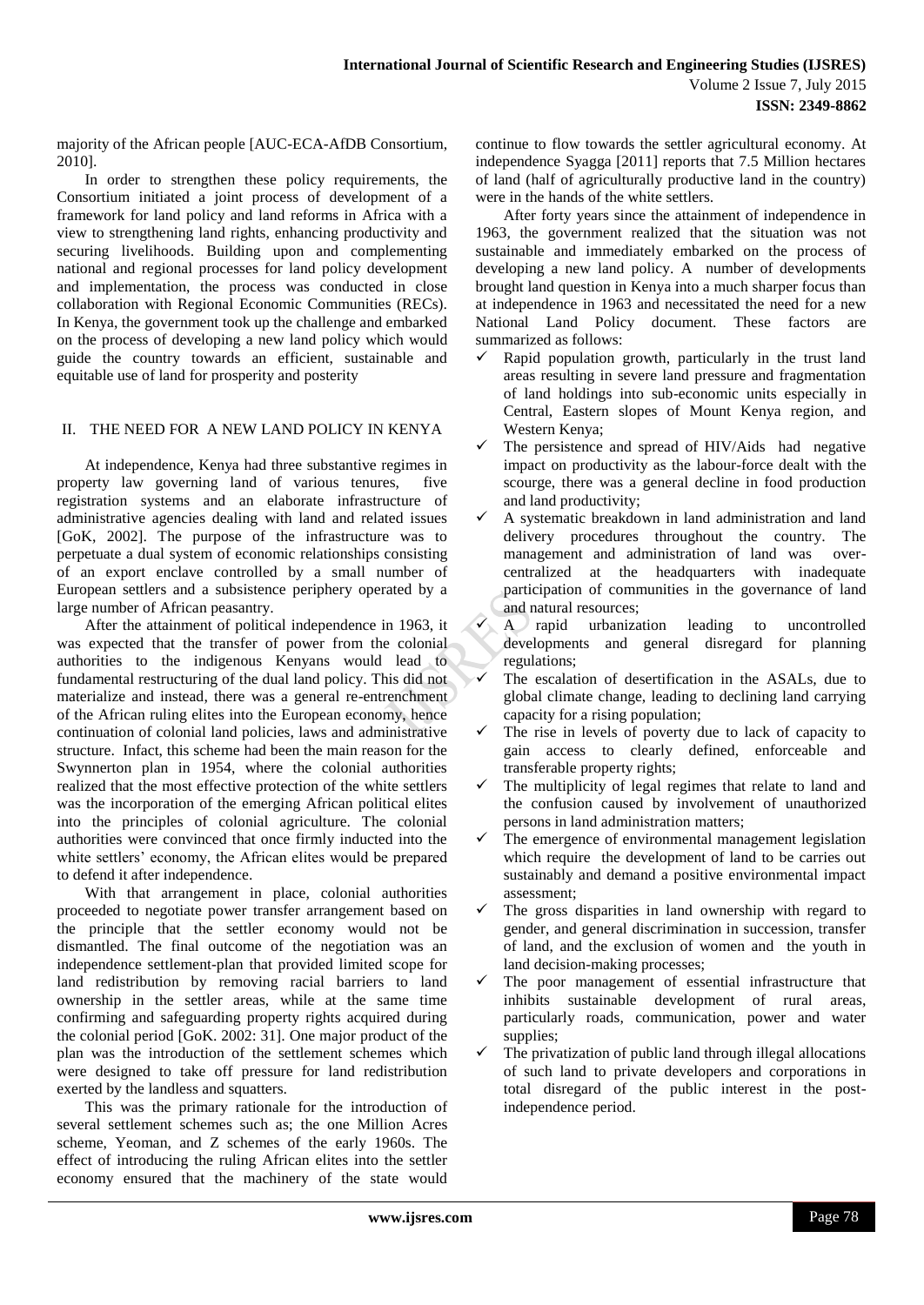## III. DEVELOPMENT OF THE NEW NATIONAL LAND POLICY

On account of the above factors that perversely affected the welfare of society in Kenya, a holistic and systematic policy attention to the land question was needed from a historical as well as contemporary context to address the economic, social, cultural and political ramifications of the land issues. Recognizing the serious and explosive nature of the land issue, the Government appointed a commission of inquiry (popularly known as the Njonjo inquiry) to look into the existing land laws and tenure systems with a view to making recommendations to land administration and management [GoK, 2002]. The report finally recommended that there was an urgent need for development of a National Land Policy.

To address these problems, the Government immediately embarked on the formulation of a National Land Policy through a widely consultative process with the aim of producing a policy whose vision would be t*o guide the country towards efficient, sustainable and equitable use of land for prosperity and posterity* [MoL, 2007]. The National Land Policy Formulation Process (NLPFP) was launched at a stakeholders Workshop held at the Kenya School of Monetary Studies (KSMS) in February, 2004.

At this workshop, participants from public, private and civil society contributed towards the policy formulation through thematic groups-based discussions, regional workshops and written submissions. Past initiatives such as the Presidential Commission of Inquiry into the Land Law System of Kenya, the Constitution of Kenya Review Commission, and the Presidential Inquiry into the Illegal/Irregular Allocation of Public Land all informed the formulation process. An important outcome of this workshop was the consensus on the production of a concept paper to guide the development of the National Land Policy Formulation Process and formation of thematic groups.

Later, an inception workshop was held at on 4th- 6th August, 2004 at which all the six thematic groups developed their individual reports out of which an integrated inception report was compiled; and key issues in respect of each theme were identified.

# IV. THE ORGANIZATION STRUCTURE

The NLPF had a three tier management structure; namely, the Minister, the Steering Committee, and the Thematic Groups [MoL, 2005: 1-3].

# A. THE MINISTER

The Minister for Lands and Housing, being responsible to Parliament for the overall formulation of the National Land Policy, oversaw the process and was responsible for the final drafting of the policy document for submission to Parliament.

#### B. THE STEERING COMMITTEE

The National Land Policy Steering Committee consisted of the Permanent Secretaries of the line Ministries, Chairpersons of the six Thematic Groups, who were all from the Civil Society and the private sector, the Departmental Heads within the Ministry of Lands and Housing, the National Coordinator, and the Technical Advisory Council. The Committee was chaired by the Permanent Secretary of the Ministry of Land and Housing and was mandated to set the goals and guidelines for the process, and to ensure that the process was linked to national and other sectoral policies of the Government of Kenya.

# C. THE THEMATIC GROUPS

Land policy issues were grouped into six broad themes, each of which was reviewed and analyzed by a Thematic Group. Each group was made of state and non-state actors from the public sector, private sector, the civil society and the communities. The groups were as follows:

- Rural Land Use, Environment and Informal Sector;
- Urban Land Use, Environment and Informal Sector;
- Land Tenure and Social Cultural Equity;
- Land Information Management System;
- The Legal Framework;

Institutional and Financial Framework for Implementation

# D. TECHNICAL ADVISORY SERVICES

The technical advisory services were initially provided by a technical advisor and later by a Technical Advisory Council comprising of three experts on land issues. In addition, there were resource persons attached to each thematic group to provide technical input into the process.

#### E. COORDINATING UNIT

A coordinating unit, headed by a National Coordinator, formed the link between the Steering Committee and the Thematic Groups. It also provided technical and administrative services to the other operational levels.

#### V. MAIN OBJECTIVES OF THE NATIONAL LAND **POLICY**

The main objectives of the proposed National Land Policy were as follows:

 $\checkmark$  To provide an overall framework and define the key measures required to address the critical issues of land administration, access to land, land use planning, restitution of historical injustices, environmental degradation, conflicts, unplanned proliferation of informal urban settlements, out-dated legal and institutional framework, and information management. It was also required to address constitutional issues such as, compulsory acquisition, development control and security of tenure for all Kenyans.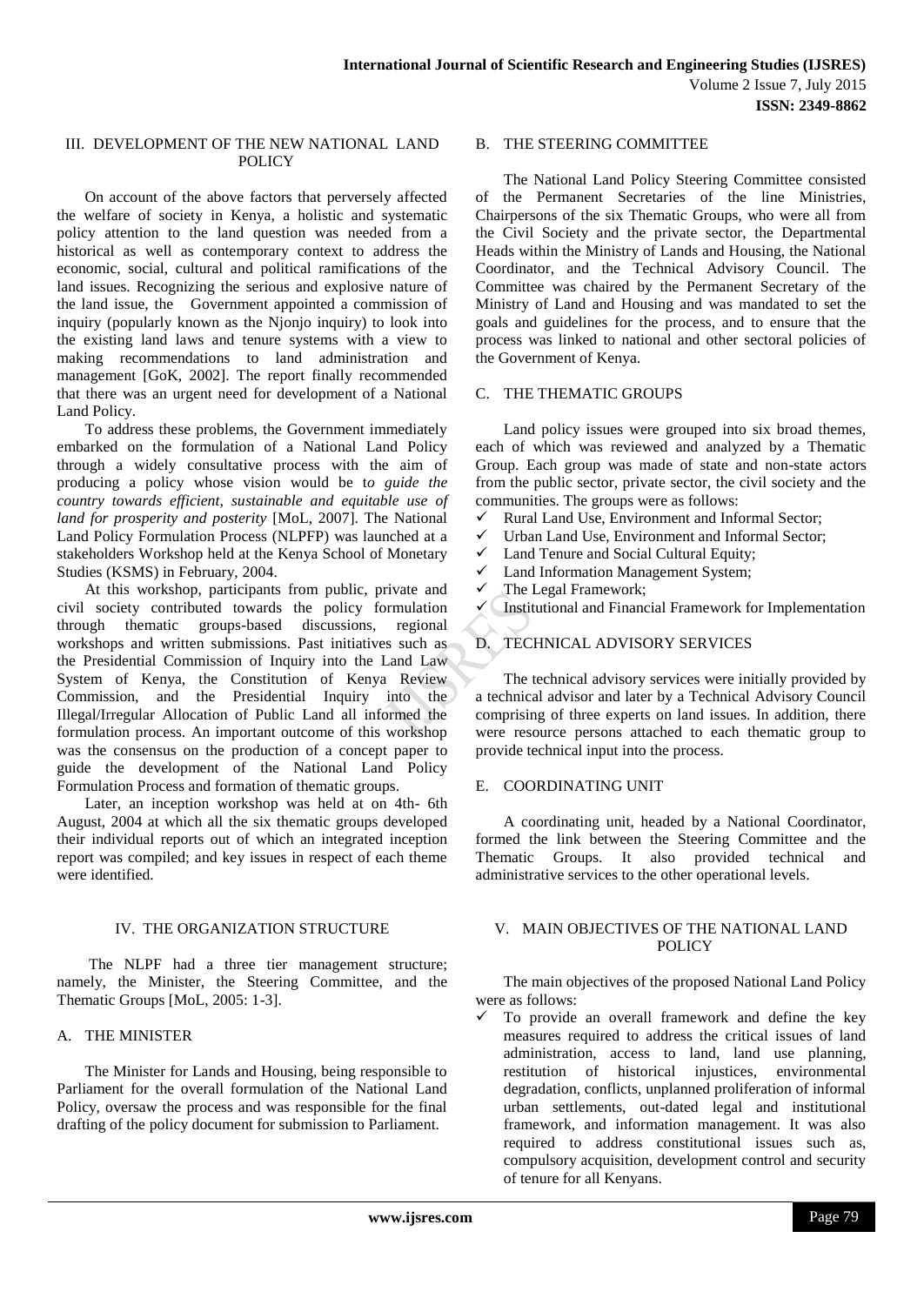- Designate all land in Kenya under three main categories; Public, Community or Private. Most significantly, it was expected to recognize and protect customary rights; private land rights and provide for derivative rights from all categories of land holdings.
- To provide a vehicle through which the government would ensure that all land is put into productive use on a sustainable basis by facilitating the implementation of key principles of land use, productivity targets, and guidelines as well as conservation. It would also encourage a multisectoral approach to land-use, and provide social, economic and other incentives, and put in place an enabling environment for investment, agriculture, livestock development, and the exploitation of natural resources.
- To support and implement planning principles and guidelines for national, regional, urban, peri-urban, spontaneous settlements in a transparent, accountable, sustainable, comprehensive and transparent manner.
- To ensure sound and sustainable environmental management of land-based resources; and dealings in such land would be guided by conservation and sustainable utilization principles outlined in national environmental laws and policies.
- To address land administration and management problems through streamlining and strengthening surveying and mapping systems, land adjudication procedures and processes, land registration and allocation, and land markets.
- To assist the Government prepare and implement national guidelines to improve the quality and quantity of land information through computerization at national and local levels. This would cover all aspects such as standards, geo-referencing, Interlectual property rights and land information dissemination and pricing.
- To provide a framework for intervention in land issues requiring special intervention such as historical injustices, land rights of minorities, and vulnerable groups would be recognized and protected. Measures will be initiated to identify such groups and to ensure their access to land and participation in decision-making over land and land-based resources.
- To provide a platform for reforming the institutional framework to ensure devolution of power and authority on land, participation and representation, justice, equity, and sustainability. Three institutions would be set up; the National Land Commission, the District Land Boards and Community Land Boards. District Land Tribunals would be established as well as the National Land Trust Fund to mobilize finances.

#### VI. LAND POLICY ISSUES AND RECOMMENDATIONS

These land policy activities resulted into two National Land Policy Draft documents, the 2005 Issues and Recommendations Report [MoL, 2005] and the draft National Land Policy Document [MoL, 2007]. The draft land policy document was tabled in the Parliament, debated and subsequently adopted gazetted in August 2009 as the Sessional Paper No. 3 of 2009 on National Land Policy document in Kenya [MoL, 2009]. This document marked the birth of a clearly defined and coded National Land Policy in Kenya and a social contract document between the Kenya people and the Government.

# A. THE ACHIEVEMENTS IN KENYA

In Kenya, although the implementation of the new Land Policy has been slow, it is guided by a time-bound time table enshrined in the Fifth Schedule of the Kenya Constitution 2010. This has made it easy to track and demand consistent implementation by the various stake-holder groups. Currently, the Government has implemented a large part of the Land Policy as detailed by Mwathane [2013], notably, the following milestones have been achieved:

- $\checkmark$  Enactment of the Kenya Constitution 2010
- $\checkmark$  Enactment of the Environmental Management Act No. 8 of 1999
- $\checkmark$  The enactment of the Environment and Land Control Court Act, 2012
- The establishment of the Land Commission Act No. 5 of 2012
- The enactment of the Land Act No. 6 of 2012
- $\checkmark$  The enactment of Land Registration Act No. 3 of 2012<br> $\checkmark$  Enactment of the County Government Act 2012
- Enactment of the County Government Act 2012
- $\checkmark$  The Gazettement of the National Land Commission in February 2013
- $\checkmark$  Enactment of Urban Areas and Cities Act 2011
- $\checkmark$  Drafting of the Eviction and Resettlement Procedures Bill 2013
- $\checkmark$  Drafting of the Community Land Bill 2013
- B. CHALLENGES OF IMPLEMENTATION OF THE LAND POLICY

The following challenges have been encountered in the process of implementing the new Land Policy in Kenya: Institutional Resistance to change; inadequate implementation strategies; capacity constraints; lack of sustainable political goodwill; lack of monitoring and evaluation plans; inadequate public education and awareness. There are however new challenges that have emerged since the passage of the Land Policy Sessional Paper which will may require incorporation of new implementation strategies. These challenges include:

#### *EMERGING GLOBAL AND STRATEGIC CHALLENGES*

A number of changes in the global environment politics and economy are beginning to exert new and significant impacts on Africa's land resources. The most visible of these are; response to changes in the global ecosystems, demand for energy supplies, and rapid increase in foreign indirect investment, Rapid Urbanization, African Land Grab. An important challenge for African countries will be to put in position adequate policies to ensure that the risks associated with these challenges are avoided or effectively managed.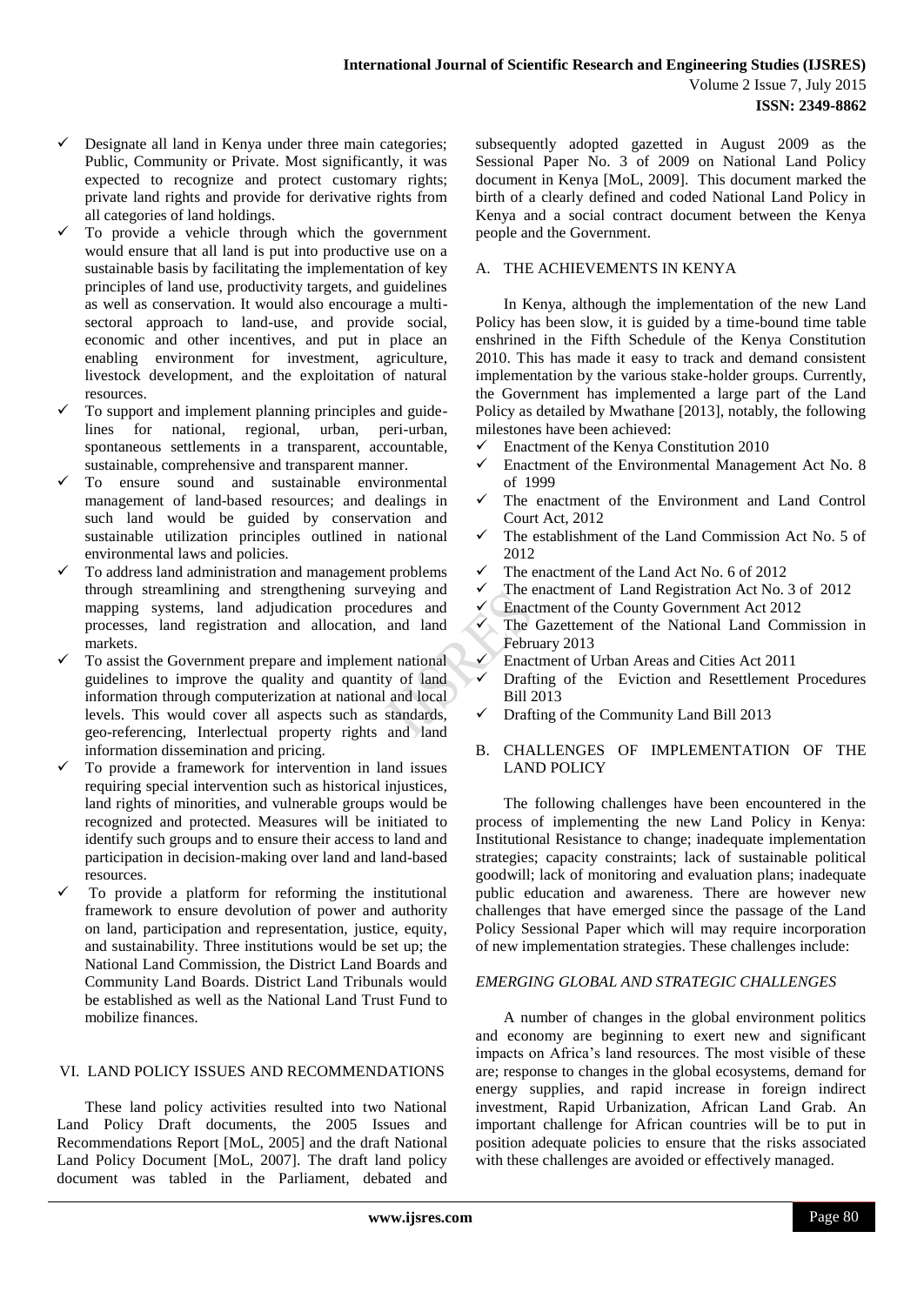## *RAPID URBANIZATION AND POPULATION GROWTH*

With the current world population of 7 billion people by the year 2014, it is estimated that by 2050, 67% of the world population will be living in the urban areas; and population growth will therefore concentrate in the cities from 2050 and beyond. With the growth of the cities, there will be a dramatic increase in the number of people living in the slums or informal settlements. In 1990, the number of slum dwellers was 656 million, in the year 2000, the number grew to 766 million and by 2010, the number had reached 827 million [Van de Molen, 2014].

To meet the demands of sustainable cities, there will be need to prevent further slum growth and improve on slum upgrading. It has been observed that conventional ways of urban planning with master plan system has completely failed to deliver appropriate livelihood for the growing number of inhabitants; whereas provision of property tenure security has been found critical to the success of slum up-grade programs. It has also been observed that successful slum up-grades require good governance, sound financial systems and a working social framework. Although employment remains one of the major concerns in the informal settlements, frequently, development of these settlements is hampered by conflicting and unrecorded ownership claims and double or multiple sales of the same plots. Additionally, informal settlements are dynamic and complex environments with continuously changing circumstances. To map and provide secure tenure to the settlements therefore requires acquisition of current, accurate, social and spatial information. There is also a need to deliver quick and cheap cadastres, adopting methods of recording both spatial and non-spatial attributes of the settlements and integrating all the data in a Fit-For-Purpose Land Administration System.

#### *GLOBAL CLIMATE CHANGE*

The impact of global warming due to climate change is expected to affect land use systems in Africa in a profound way, although its extent and magnitude are still unfolding. Such impacts are expected to include; reduced availability and scarcity of water, saline intrusion, increased temperatures, biodiversity loss, and desertification as a consequence of frequent droughts, are known to reduce the productivity of land and accelerate poverty. In as much as African continent contributes least to Green House Gas Emissions (GHGE), which are primarily responsible for global warming, the overall impact of climate change on the continents ecosystem will continue to be disproportionately severe.

Land policy reforms will therefore need to pay particular attention to the design and implementation of mitigation and adaptive strategies, including the mobilization of human capacity to manage the long-term implications of such change. For coastal countries for example, evidence already indicates that rising sea levels will require relocation of populations, innovative land use planning, and massive land acquisitions accompanied with large-scale infrastructure; and service delivery and the costs associated with the flow of climate refugees into the contiguous urban areas.

#### *FOOD SECURITY, PRICES AND CHANGING LAND USE PATTERNS*

The recent surge in world food prices and food supply bottlenecks have tended to affect Africa the most, given the continents food production deficit and increasing dependence imports and food aid. Rising food prices are the result of complex interactions between a number of factors including; the diversion of land resources and farm inputs towards production of food grains and oil seed for agro-fuel stock feeds in North America, and Europe. The failure of African countries to pursue policies that promote increased agricultural productivity and persistent inequities and the global trade systems have contributed to such food scenarios. Land Policy Reforms in Africa will have to address these issues on food production.

# *THE NEW SCRAMBLE FOR AFRICA LAND RESOURCES*

The first scramble for Africa which took place since the 15<sup>th</sup> century involved various European superpowers; e.g. Belgium, France, Britain, Germany, Italy and Portugal among others. Since then, these nations have receded in political strength in comparison to the USA and China. What has not changed however is the importance of Africa's land to the Western economies by virtue of its rich endowment in natural resources. In recent times, the significance of bio-fuels, minerals and oil have gained prominence. Increased oil production from existing discoveries in African countries has taken on a new strategic significance in the light of the unpredictability of future Middle East oil supplies, the insatiable demand for oil by western nations and china's colossal energy and raw material requirements. The accelerated exploitation of resources together with the establishment of industries and processing infrastructure in these countries, have led directly to a new scramble for Africans' land resources.

While this new scramble for Africa is often discussed primarily in the context of valuable mineral endowments, the concept has become more wide-spread in relation to demand for land for a wide range of investments in timber, tourism, commercial development, and lately food production for consumption abroad. The question of concern is whether these foreign demands can be met while observing sustainability guidelines and without marginalizing the land rights of African communities. Future land African land tenure systems and their cadastre have to address these concerns.

### *REGIONAL CO-OPERATION AND INTEGRATION*

Increasingly, African countries are embarking on regional cooperation and integration, under the auspices of various Pan African Sub-Regional organizations. A growing number of cross border developments point to the need for regional cooperation over many issues including, migration, the movement of pastoral communities, refugees, transboundary ecological stresses (e.g., land and water degradation, desertification, and deforestation among others). Several Regional Economic Blocks currently have agreements on the